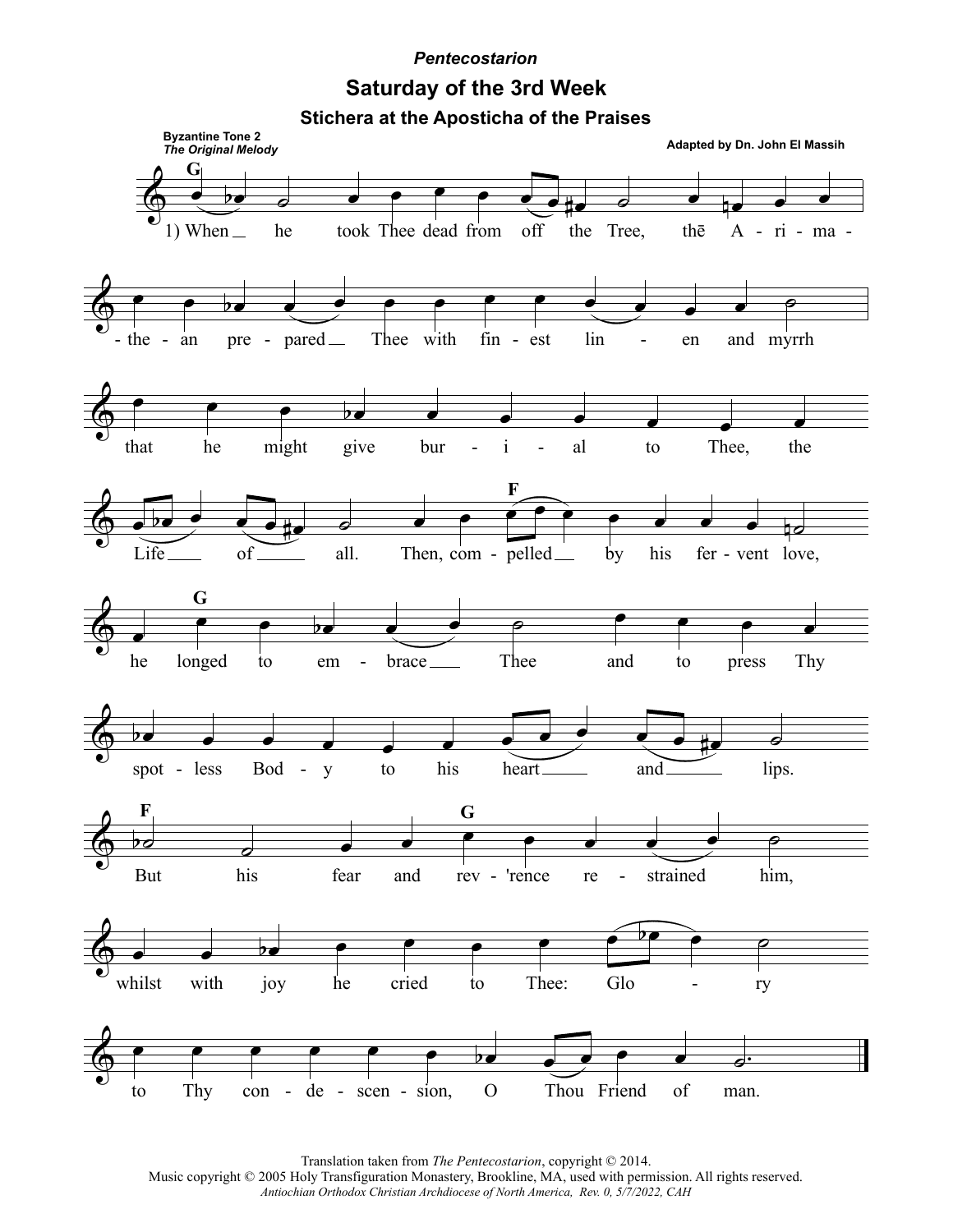## **Pentecostarion - Saturday of the 3rd Week - Stichera at the Aposticha of the Praises - 2**



*Verse 1:* Thou hast been gracious, O Lord, unto Thy land; Thou hast turned back the captivity of Jacob.

Translation taken from *The Pentecostarion*, copyright © 2014. Music copyright © 2005 Holy Transfiguration Monastery, Brookline, MA, used with permission. All rights reserved. *Antiochian Orthodox Christian Archdiocese of North America, Rev. 0, 5/7/2022, CAH*